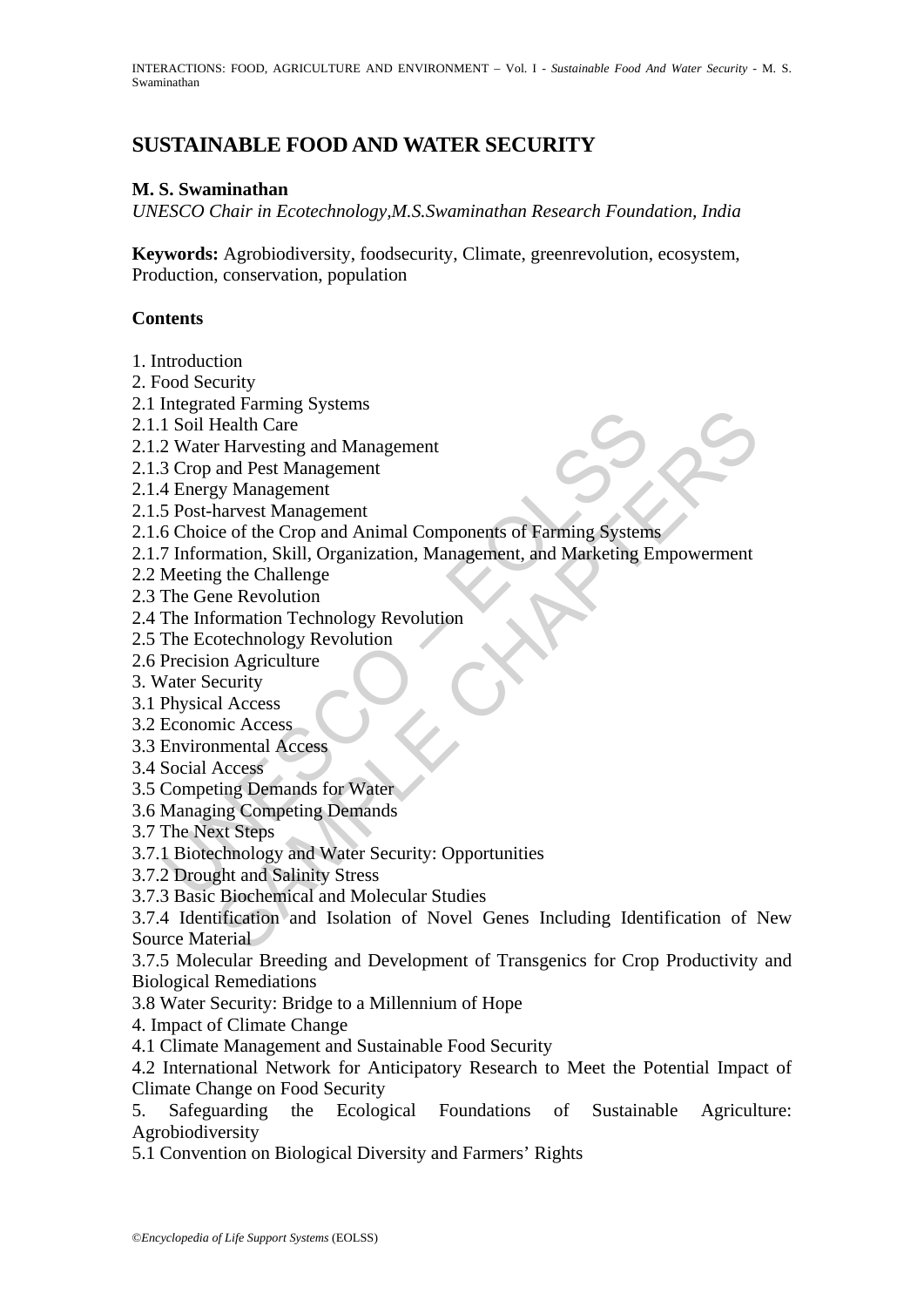5.2 TRIPS and Farmers' Rights 5.3 Converting Farmers' Rights from Rhetoric to Reality 6. Towards a Century of Hope 6.1 Designer Crops Bibliography

### **1. Introduction**

It is widely agreed that the breathing spell provided by the green revolution for achieving a balance between population growth and food production will soon get exhausted, unless we take steps to foster an ever-green revolution based on principles of ecology, gender and social equity, economics, employment generation and energy conservation. Will the twenty-first century be one of hope or despair on the food front? Will there be enough water for human, agricultural, industrial and ecosystem needs? I would like to deal with these critical questions in the following four parts:

- Food security;
- Water security;
- Climate management;
- Safeguarding the ecological foundations of sustainable agriculture: agrobiodiversity.

I there be enough water for human, agricultural, industrial and<br>
did like to deal with these critical questions in the following four p<br>
Food security;<br>
Water security;<br>
Water security;<br>
Water security;<br>
Unimate management The present global trends in the areas of preventing adverse changes in climate and sea level and in the protection of the ecological foundations for sustainable agriculture are not encouraging. However, there is still a chance for achieving the goals of "food and drinking water for all" in the coming century, because of the uncommon opportunities opened up by science and technology. This paper describes some of the emerging challenges and opportunities.

#### **2. Food Security**

be enough water for human, agricultural, industrial and ecosystem need<br>to deal with these critical questions in the following four parts:<br>curity;<br>ecurity;<br>exertivity;<br>exertivity;<br>exertivity;<br>exertivity;<br>exertivity;<br>exertiv The concept of food security has been undergoing refinement during the last 50 years. Immediately after World War II, food security meant building emergency grain reserves and ensuring the physical availability of food in the market. After the onset of the green revolution in the late sixties, it became obvious that economic access to food is equally important for ensuring food security at the household level. During the eighties, it became evident that the gender dimension of food security should receive attention, in view of the growing feminization of poverty and agriculture. This was highlighted at the World Conference on Women held at Beijing in 1995. The principle of social access, with reference to women and marginalized communities was hence added to the concept of food security. Finally, after the UN Conference on Environment and Development held at Rio-de-Janeiro in 1992, there has been an increasing understanding of the role of environmental factors in food security. The ecological foundations essential for sustained agricultural progress are increasingly under stress due to human activities. Agenda 21 of UNCED addresses these concerns. Without safe drinking water and environmental hygiene, the biological absorption and retention of food will be poor. Thus, environmental access to food becomes important.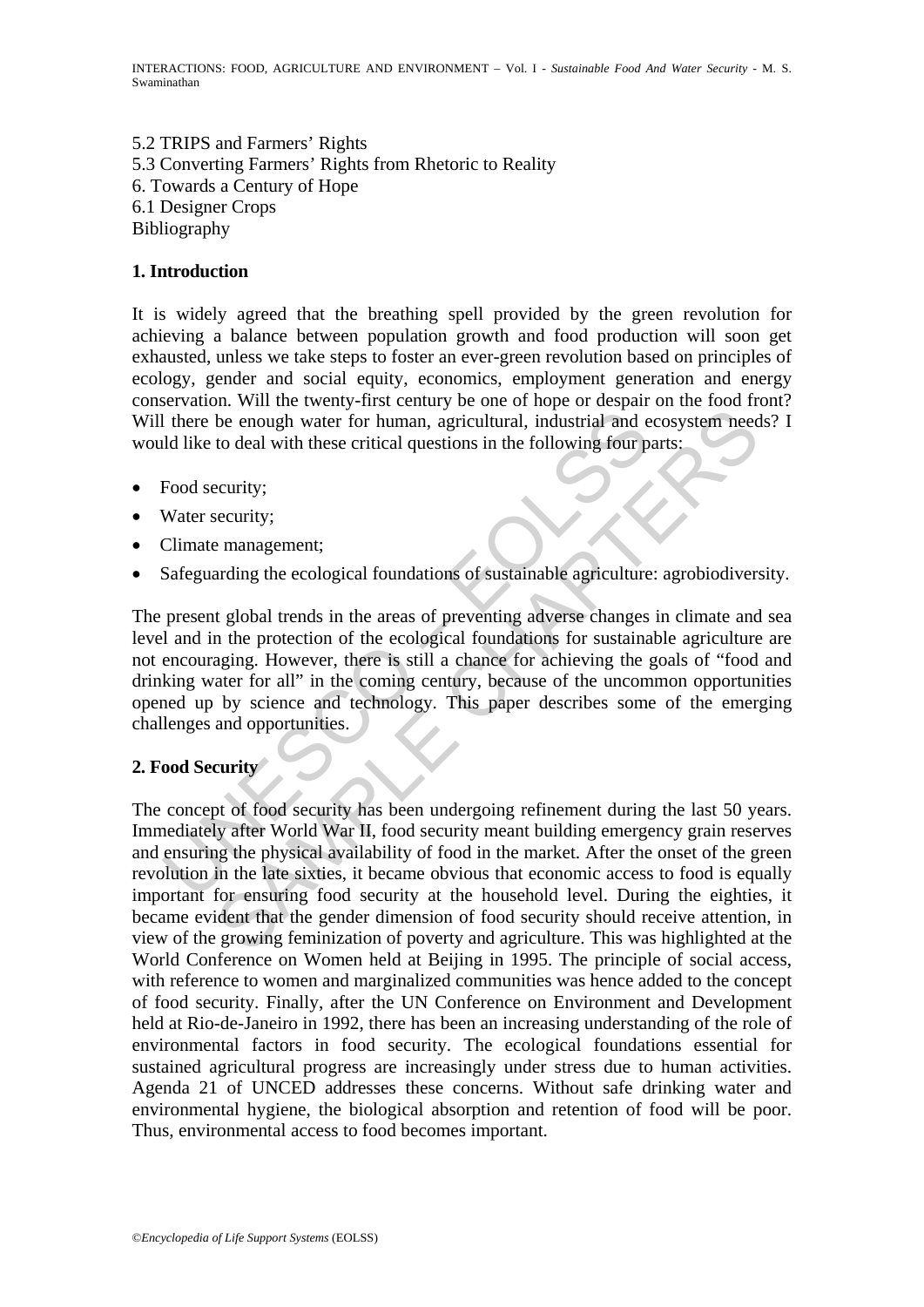Based on the above considerations, the Science Academies Summit held in July 1996 at the M. S. Swaminathan Research Foundation, Madras, India, in preparation for the World Food Summit convened by FAO in Rome in November 1996, proposed the following comprehensive definition of food security.

Policies and technologies for Sustainable Food Security should ensure:

- That every individual has the physical, economic, social and environmental access to a balanced diet that includes the necessary macro- and micro-nutrients, safe drinking water,sanitation, environmental hygiene, primary health care and education so as to lead a healthy and productive life;
- That food originates from efficient and environmentally benign production technologies that conserve and enhance the natural resource base of crops, animal husbandry, forestry, inland and marine fisheries.

The term "green revolution" was coined in 1968 by Dr William Gaud of the U.S. Agency for International Development to highlight the opportunities opened up by the semi-dwarf varieties of wheat and rice to increase production through higher productivity. 1968 was also the year when the Government issued a special postage stamp to commemorate India's wheat revolution (Swaminathan, 1993). Early in January 1968, I made the following statement in my Presidential address to the Agricultural Sciences section of the Indian Science Congress (Swaminathan, 1968).

echnologies that conserve and enhance the natural resource bases<br>thusbandry, forestry, inland and marine fisheries.<br>
term "green revolution" was coined in 1968 by Dr William<br>
mcy for International Development to highlight ogies that conserve and enhance the natural resource base of crops, andry, forestry, inland and marine fisheries.<br>
"green revolution" was coined in 1968 by Dr William Gaud of the Thermational Development to highlight the o Exploitive agriculture offers great possibilities if carried out in a scientific way, but poses great dangers if carried out with only an immediate profit motive. The emerging exploitive farming community in India should become aware of this. Intensive cultivation of land without conservation of soil fertility and soil structure would lead, ultimately, to the springing up of deserts. Irrigation without arrangements for drainage would result in soils getting alkaline or saline. Indiscriminate use of pesticides, fungicides and herbicides could cause adverse changes in biological balance as well as lead to an increase in the incidence of cancer and other diseases, through the toxic residues present in the grains or other edible parts. Unscientific tapping of underground water will lead to the rapid exhaustion of this wonderful capital resource left to us through ages of natural farming. The rapid replacement of numerous locally adapted varieties with one or two high-yielding strains in large contiguous areas would result in the spread of serious diseases capable of wiping out entire crops. Therefore the initiation of exploitive agriculture without a proper understanding of the various consequences of every one of the changes introduced into traditional agriculture, and without first building up a proper scientific and training base to sustain it, may only lead us, in the long run, into an era of agricultural disaster rather than one of agricultural prosperity.

Thus in the same year when the term green revolution first came into use, I had stressed the need for concurrent attention to productivity improvement and the conservation of the ecological foundations essential for sustainable advances in agricultural productivity. I pointed out that such an integrated approach is the pathway to an evergreen revolution or sustained progress in enhancing yield per ha. (Swaminathan, 1996).

Since the term sustainable agriculture is now widely used, it may be appropriate to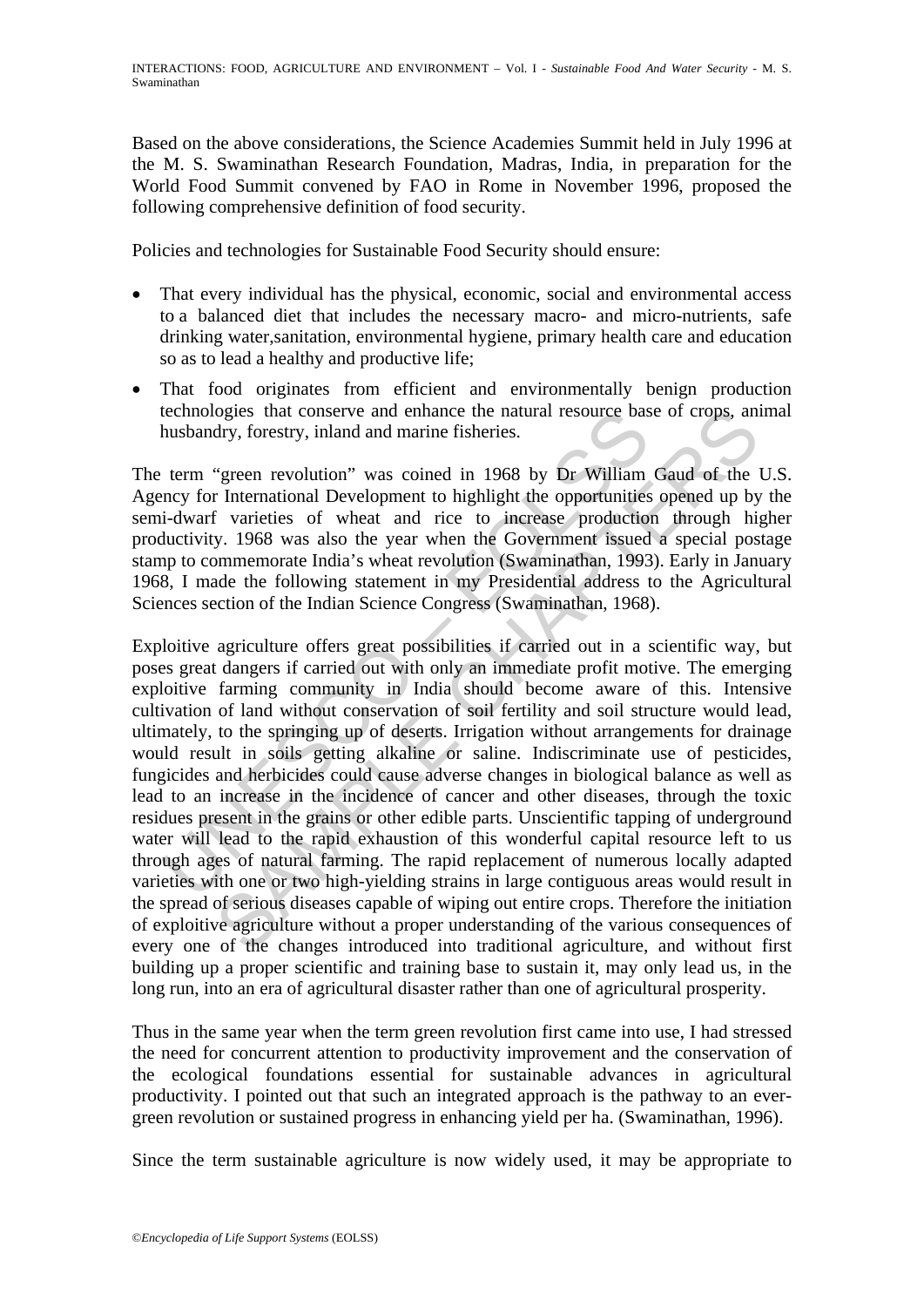recall what Varro, a Roman landowner, said in first century BC:

Agriculture is a science which teaches us what crops should be planted in each kind of soil, and what operations are to be carried on, in order that the land may produce the highest yields in perpetuity.

Varro was probably the earliest to define what we now call "sustainable agriculture."

In the coming century, we will have to produce more food and other agricultural commodities under conditions of diminishing per capita arable land and irrigation water resources and expanding biotic and abiotic stresses. However, it is obvious that the pathway for productivity enhancement has to be different from that associated with the "green revolution." It is equally important that agriculture should help developing countries not only to produce enough food for the growing population but should also lead to the generation of more income and opportunities for skilled employment. How can we develop agriculture into an effective instrument for creating more income, jobs and food?

### **2.1 Integrated Farming Systems**

These triple goals can be achieved if we develop and disseminate ecologically, economically and socially sustainable integrated farming systems (IFS). The seven pillars of IFS are the following:

### **2.1.1 Soil Health Care**

ntries not only to produce enough food for the growing populati<br>
to the generation of more income and opportunities for skilled<br>
we develop agriculture into an effective instrument for creating<br>
food?<br> **Integrated Farming** SAMPLE CHAPTERS This is fundamental to sustainable intensification, IFS fosters the inclusion of stem nodulating legumes like *Sesbania rostrata,* incorporation of *Azolla*, blue-green algae, and other sources of symbiotic and non-symbiotic nitrogen fixation and promotion of cereal–legume rotation in the farming system. In addition, vermiculture composting and organic recycling constitute essential components of IFS. IFS farmers are trained to maintain a Soil Health Card to monitor the impact of farming systems on the physical, chemical and microbiological components of soil fertility. Also, in many tropical countries, crop-livestock integrated farming systems help to conserve soil fertility.

### **2.1.2 Water Harvesting and Management**

IFS farm families include in their agronomic practices measures to harvest and conserve rain water, so that it can be used in a conjunctive manner with other sources of water. Where water is the major constraint, technologies which can help to optimize income and jobs from every liter of water are chosen and adopted. Maximum emphasis is placed on on-farm water use efficiency and on the use of techniques such as drip irrigation, which help to optimize the benefits from the available water.

### **2.1.3 Crop and Pest Management**

Integrated Nutrient Supply (INS) and Integrated Pest Management (IPM) systems form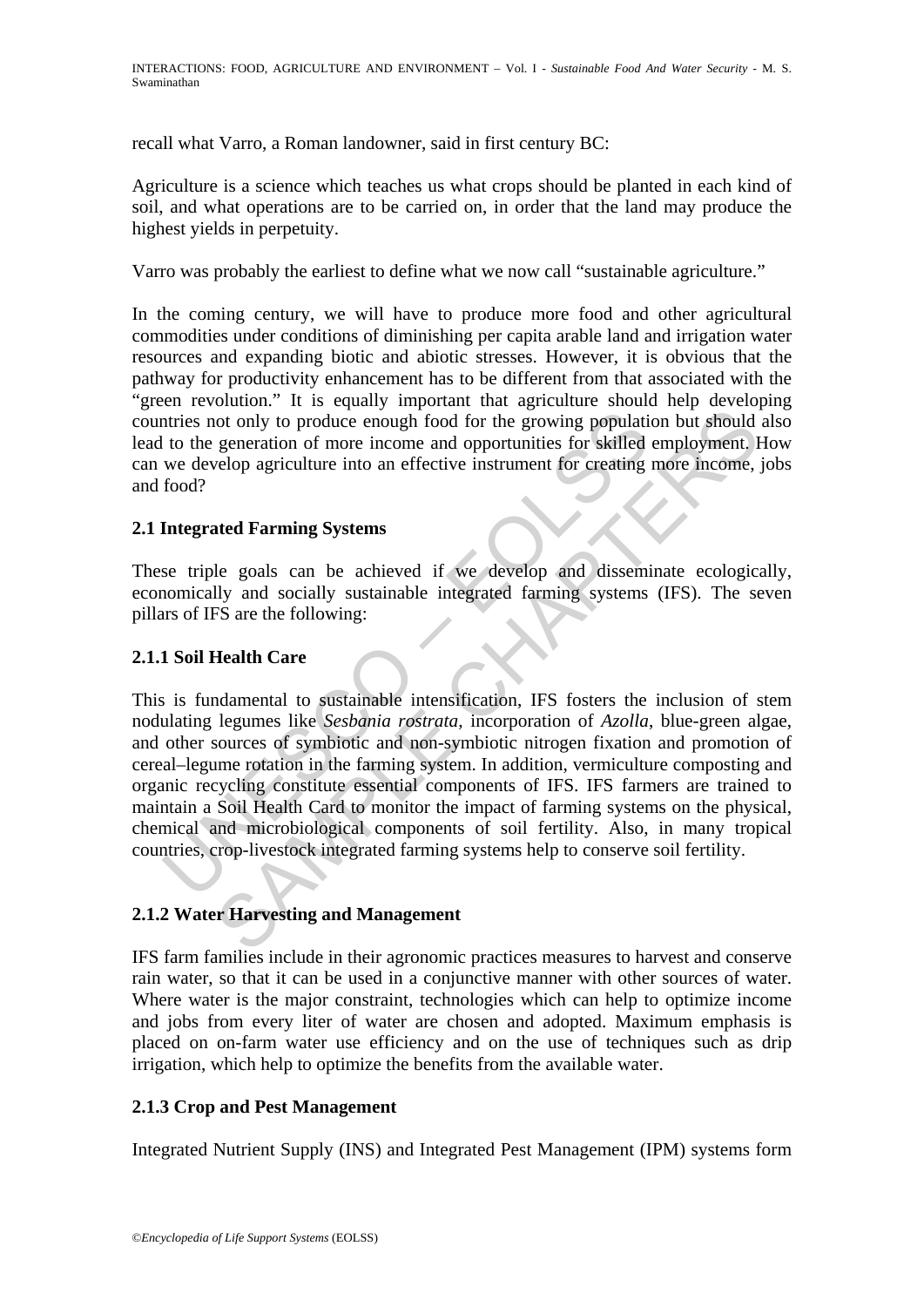important components of IFS. The precise composition of the INS and IPM systems will depend on the components of a farming system as well as on the agro-ecological and soil conditions of the area. Computer aided extension systems will provide farm families with timely and precise information on all aspects of land, water, pest and postharvest management.

## **2.1.4 Energy Management**

Energy is an important and essential input. Besides the energy efficient systems of land, water and pest management described earlier, every effort will have to be made to harness biogas, biomass, solar and wind energies to the maximum extent possible. Solar and wind energy can be used in hybrid combinations with biogas for farm activities like pumping water and drying grains and other agricultural produce.

#### **2.1.5 Post-harvest Management**

**5 Post-harvest Management**<br> **5 Post-harvest Management**<br> **farmers** will not only adopt the best available threshing, stora<br>
susures, but will also try to produce value-added products from eve<br>
sunimal. Post harvest techno and any of solution and difference of the CHA and any server and process will not only adopt the best available threshing, storage and process but will also try to produce value-added products from every part of the Post h IFS farmers will not only adopt the best available threshing, storage and processing measures, but will also try to produce value-added products from every part of the plant or animal. Post harvest technology assumes particular importance in the case of perishable commodities like fruits, vegetables, milk, meat, egg, fish and other animal products and processed food. A mismatch between production and post-harvest technologies affects adversely both producers and consumers. Growing urbanization leads to a diversification of food habits. Therefore there will be increasing demand for animal products like milk, cheese, eggs as well as for fruits, vegetables and processed food. Agro-processing industries can be promoted on the basis of an assessment of consumer demand. Such food processing industries should be promoted in villages in order to increase employment opportunities for rural youth. In addition, they can help to mitigate micronutrient deficiencies in the diet. A well planned urban green belt movement around towns and cities will help to improve both human and animal nutrition and the environment.

Investment in sanitary and phytosanitary measures is important for providing quality food both for domestic consumers and for export. To assist the spread of IIFS, Governments should make a major investment in storage, roads, transportation and on sanitary and phytosanitary measures. ISO–9000 and ISO–14000 standards of environmental management should be popularized.

### **2.1.6 Choice of the Crop and Animal Components of Farming Systems**

In IFS, it is important to give very careful consideration to the composition of the farming system. Soil conditions, water availability, agro-climatic features, home needs and above all, marketing opportunities will have to determine the choice of crops, crop varieties, farm animals and aquaculture systems. Small and large ruminants will have a particular advantage among farm animals since they can live largely on crop biomass. Backyard poultry farming can help to provide supplementary income and nutrition.

### **2.1.7 Information, Skill, Organization, Management, and Marketing Empowerment**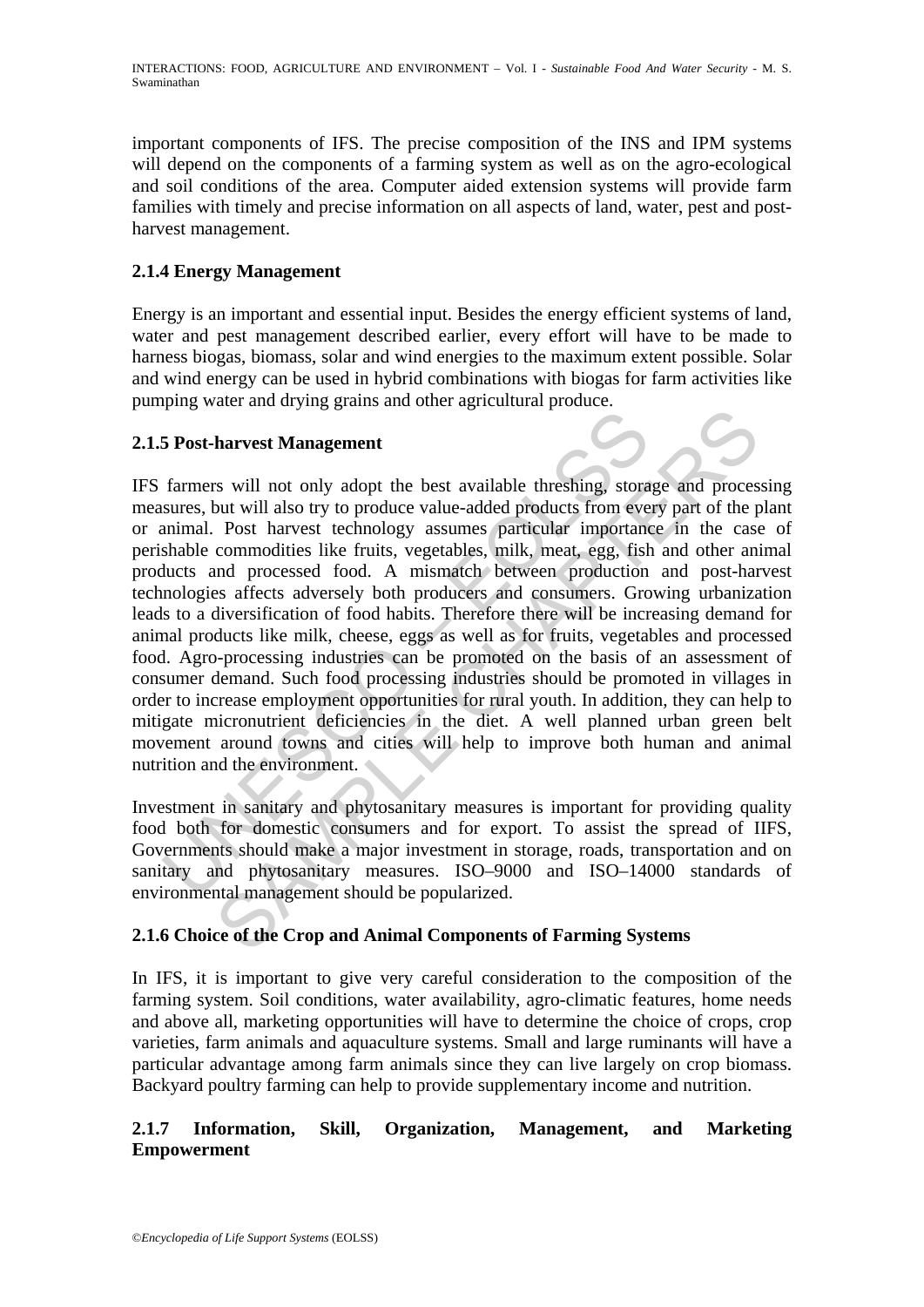IFS is based on the principle of precision farming. Hence, for its success, IFS system needs a meaningful and effective knowledge and skill empowerment system. Decentralized production systems will have to be supported by a few key centralized services, such as the supply of credit, seeds, biopesticides, and animal disease diagnostics. Ideally, an Information Shop will be set up by trained local youth in order to give farm families timely information on meteorological, management, and marketing factors. Organization and management are key elements and depending on the area and farming system, steps will have to be taken to provide to small producers the advantages of scale in processing and marketing.

IFS is best developed through participatory research between scientists and farm families. This will help to ensure economic viability, environmental sustainability and social and gender equity in IFS villages. The starting point is to learn from families who have already developed successful IFS procedures.

| have already developed successful IFS procedures.                                                                                                                                                                                                                                                                                                                                                                                                                                                                                           |                                                                           |
|---------------------------------------------------------------------------------------------------------------------------------------------------------------------------------------------------------------------------------------------------------------------------------------------------------------------------------------------------------------------------------------------------------------------------------------------------------------------------------------------------------------------------------------------|---------------------------------------------------------------------------|
| It should be emphasized that IFS will succeed only if it is a human-centered rather than<br>a mere technology-driven program. The essence of IFS is the symbiotic partnership<br>between farming families and their natural resource endowments of land, water, forests,<br>flora, fauna and sunlight. Without appropriate public policy support in areas like land<br>reform, security of tenure, credit supply, rural infrastructure, input and output pricing<br>and marketing, small farm families will find it difficult to adopt IFS. |                                                                           |
| <b>Class of objectives</b>                                                                                                                                                                                                                                                                                                                                                                                                                                                                                                                  |                                                                           |
|                                                                                                                                                                                                                                                                                                                                                                                                                                                                                                                                             |                                                                           |
| Agricultural                                                                                                                                                                                                                                                                                                                                                                                                                                                                                                                                | maximize soil productivity<br>1                                           |
|                                                                                                                                                                                                                                                                                                                                                                                                                                                                                                                                             | $\overline{2}$<br>minimize costs of agricultural production               |
| Socioeconomic                                                                                                                                                                                                                                                                                                                                                                                                                                                                                                                               | 3<br>maximize total employment in agriculture                             |
|                                                                                                                                                                                                                                                                                                                                                                                                                                                                                                                                             | $\overline{4}$<br>minimize regional decrease in employment in agriculture |
| Environmental                                                                                                                                                                                                                                                                                                                                                                                                                                                                                                                               | minimize input of nutrients per unit of acreage<br>5 <sup>5</sup>         |
|                                                                                                                                                                                                                                                                                                                                                                                                                                                                                                                                             | 6<br>minimize input of nutrients per unit of product                      |
|                                                                                                                                                                                                                                                                                                                                                                                                                                                                                                                                             | minimize input of pesticides per unit of acreage<br>7                     |
|                                                                                                                                                                                                                                                                                                                                                                                                                                                                                                                                             | 8<br>minimize input of pesticides per unit of product                     |
| Table 1: Objectives used in the general optimal allocation of land-use computer model<br>(Rabbinge and Van Latesteijn, 1992)<br>In the U.S.A., intensive research and testing of Low External Input Sustainable                                                                                                                                                                                                                                                                                                                             |                                                                           |
| Agricultural Practices (LEISA) are in progress. Under a project supported by the                                                                                                                                                                                                                                                                                                                                                                                                                                                            |                                                                           |

In the U.S.A., intensive research and testing of Low External Input Sustainable Agricultural Practices (LEISA) are in progress. Under a project supported by the European Union, a computer model, GOAL (General Optimal Allocation of Land Use) has been developed, which calculates optimal land use in the Community of the 12 member states. The objectives incorporated in the GOAL model are shown in Table 1. Table 1. Objectives used in the general optimal allocation of the land-use computer model (Rabbinge and Van Latesteijn, 1992)

Most land use trends indicate that there will be a dramatic decrease in farmland. About one third of the present area under cultivation will be sufficient once productivity in the EC reaches the optimum. Similarly studies at the International Water Management Institute (IIMI) have shown that nearly 50% of the additional irrigation water required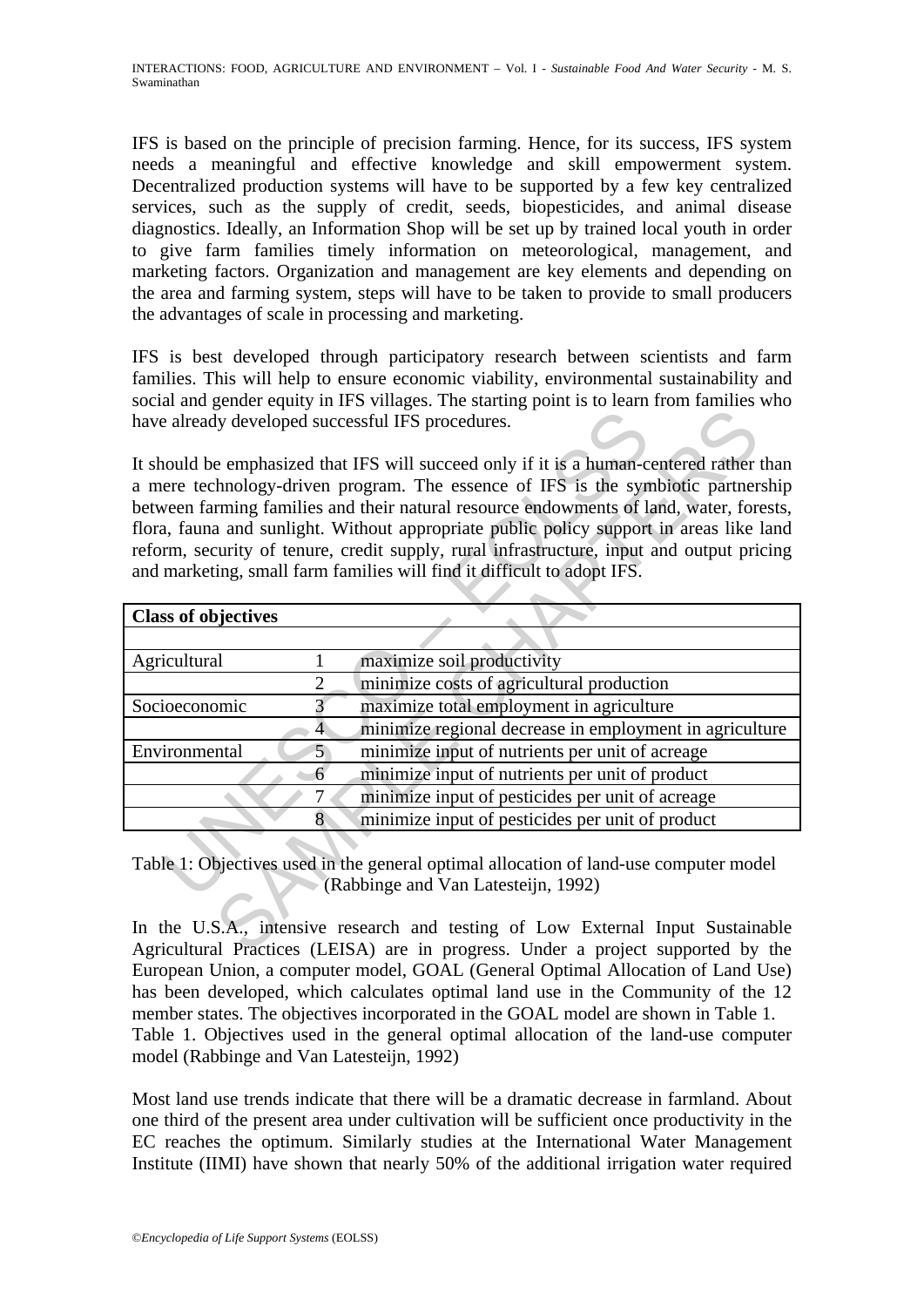by 2025 can be met by improved efficiency of irrigation. Our first aim should be to eliminate the widely prevalent yield gap (i.e. gap between potential and actual yields in farmers' fields) with the best currently available technologies through appropriate packages of technology, services and public policies.

## **2.2 Meeting the Challenge**

How can we meet these challenges? As we approach the new century and millennium we are experiencing three major revolutions in science and technology, which will influence agricultural technology in a fundamental manner. It will therefore be appropriate to make a brief reference to them. Three major scientific revolutions are underway:

- 1. The gene revolution—which provides a molecular understanding of the genetic basis of living organisms, as well as the ability to use this understanding to develop new processes and products for agriculture, the environment, and for human and animal health;
- 2. The information and communications revolution—which allows a very rapid growth in the systematic assimilation and dissemination of relevant and timely information, as well as a dramatically improved ability to access the universe of knowledge and communicate through low cost electronic networks; and
- 3. The ecotechnology revolution—which promotes the blending of the best in traditional knowledge and technology with modern science.

The gene revolution—which provides a molecular understandineolations of living organisms, as well as the ability to use this unders<br>new processes and products for agriculture, the environment, a animal health;<br>The informat me revolution—which provides a molecular understanding of the ger<br>living organisms, as well as the ability to use this understanding to dev<br>ocesses and products for agriculture, the environment, and for human<br>health;<br>forma In principle, these three types of advances—when coupled with improvements in management science and governance—greatly increase the power of a scientific approach to genetic improvement, agronomics, the integrated management of natural resources and ecosystems, and the management of local and regional development policies. However, these scientific revolutions seem to be proceeding at an everincreasing pace, with most of the action occurring in a few places in industrialized nations. Developing countries should lose no further time in harnessing these technologies for achieving the twin goals of natural resources conservation and food security.

## **2.3 The Gene Revolution**

The past ten years have seen dramatic advances in our understanding of how biological organisms function at the molecular level, as well as in our abilities to analyze, understand, and manipulate DNA molecules, the biological material from which the genes in all organisms are made. The entire process has been accelerated by the Human Genome Project, which has poured substantial resources into the development of new technologies for working with human genes. The same technologies are directly applicable to all other organisms, including plants. Thus, a new scientific discipline of genomics has arisen. This discipline has contributed to powerful new approaches that can be used in agriculture as well as in medicine and has helped to promote the biotechnology industry.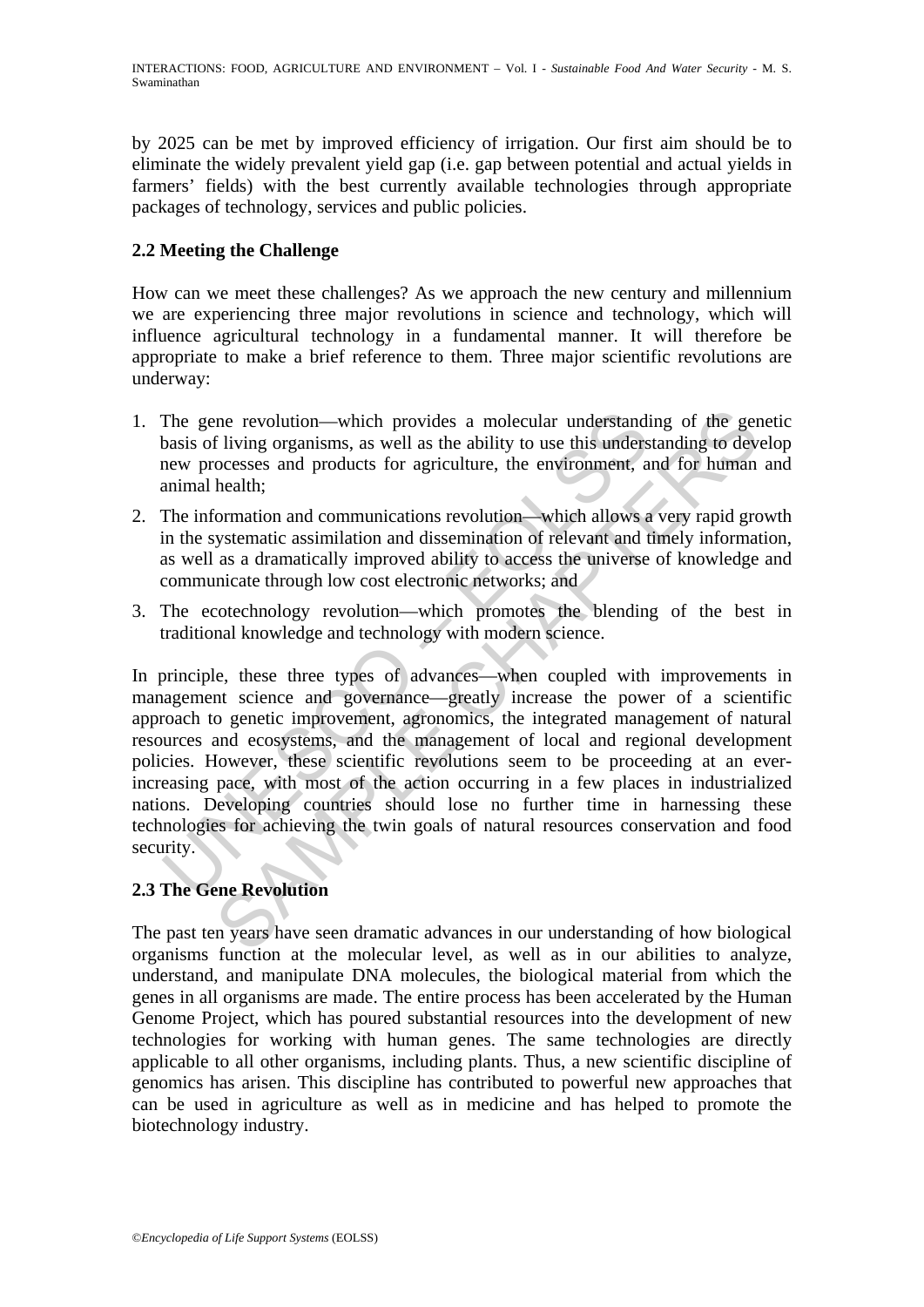Several large corporations in Europe and the United States have made major investments in adapting these technologies to produce new plant varieties of agricultural importance for large-scale commercial agriculture. The same technologies have equally important potential applications for addressing food security in the developing world.

The key technological developments in this area are:

- Genomics: the molecular characterization of species;
- Bioinformatics: data banks and data processing for genomic analysis;
- Transformation: introduction of individual genes conferring potentially useful traits into plants, trees, livestock, and fish species;
- Molecular breeding: identification and evaluation of useful traits by use of marker assisted selection, which greatly speeds up traditional breeding processes;
- Diagnostics: identification of pathogens by molecular characterization;
- Vaccine technology: use of modern immunology to develop recombinant dna vaccines for improved disease control against lethal diseases of animals and fish.

Developing countries must exploit these techniques and develop partnerships with advanced research institutions for this purpose. There are widespread public concerns about the potential adverse impact of genetically modified organisms (GMOs) on human health and the environment.

Molecular breeding, identification and evaluation of useful transassisted selection, which greatly speeds up traditional breeding pro<br>Diagnostics: identification of pathogens by molecular characterize<br>Vaccine technology: u Interioreally inentincation and evaluation and evaluation of useful transity were of manner orecentry.<br>
Selection, which greatly speeds up traditional breeding processes;<br>
stics: identification of pathogens by molecular ch Some of these concerns are genuine. To take advantage of recombinant DNA technologies without associated harm to human or ecological health, it is important that every country has in place suitable institutional structures and regulations for biosafety, bioethics, and biosurveillance. A recent statement issued by the Royal Society of London on "Genetically modified plants for food use" provides guidelines for the safe handling of biotechnological applications (Royal Society, 1998).



TO ACCESS ALL THE **33 PAGES** OF THIS CHAPTER, Visit[: http://www.eolss.net/Eolss-sampleAllChapter.aspx](https://www.eolss.net/ebooklib/sc_cart.aspx?File=E4-24-05)

#### **Bibliography**

-

Agarwal A. and Narain S. (1996). *Dying Wisdom*, 404 pp. New Delhi: Center for Science and Environment.

Brown, L. (1995). Who Will Feed China? Wake-up Call for a Small Planet, 163 pp. New York: W. W. Norton.

National Research Council (1989). *Lost Crops of the Incas: Little Known Plants of the Andes with*